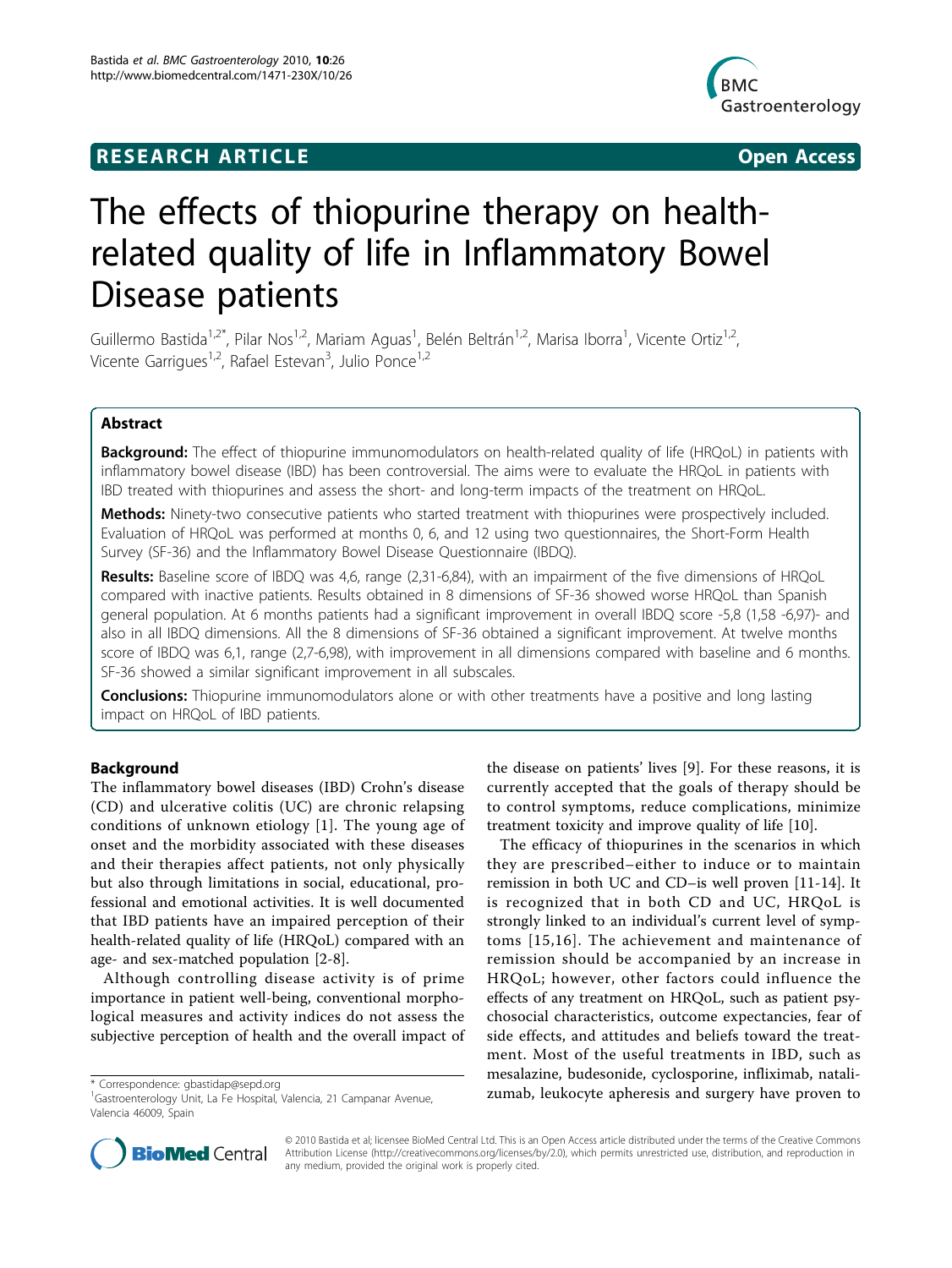benefit HRQoL [[17-](#page-7-0)[26\]](#page-8-0). The effects of immunosuppressive drugs on HRQoL have been controversial. Some authors have reported a worse HRQoL among azathioprine users while others found better HRQoL among thiopurine-treated patients [[27](#page-8-0),[28](#page-8-0)]. A recent case-control study comparing the HRQoL of CD patients in stable remission with thiopurine immunomodulators with matched healthy controls showed that treatment restores HRQoL and psychological well-being to normal levels [[29](#page-8-0)]. In consequence, the thiopurines may have a positive impact on HRQoL, mainly in patients with inactive disease; however, several issues should be addressed. First, information is scarce, the pattern of HRQoL of the patients before starting thiopurines is not known, and there are no published prospective studies analyzing the impact of thiopurines on different dimensions of HRQoL. Second, even less information is available in UC patients, and third, the different scenarios where thiopurines are prescribed could alter the benefits of thiopurine treatment.

Knowledge of the main affected dimensions and the effect of thiopurines on HRQoL would be of considerable help to evaluate medical treatment and quality of care, to conduct economical analysis, and to develop guidelines for clinical practice.

Therefore, the main objective of this study was to evaluate the quality of life in patients with inflammatory bowel disease treated with thiopurines and to assess the short- and long-term impacts of the treatment on different dimensions of quality of life. Additionally, we analyzed the relationships between clinical and biological variables with HRQoL.

## Methods

## Study Population

Participants were recruited from a single Spanish hospital. The diagnoses of IBD were made according to the Lennard-Jones criteria [[30\]](#page-8-0) and patients were classified in accordance with the Montreal classification [\[31\]](#page-8-0). In patients with CD, age at diagnosis, lesion location (ileum, colon, ileum and colon or upper gastrointestinal tract), disease behavior (stricturing, penetrating or nonstricturing and nonpenetrating) and the presence of perianal disease were recorded to classify the subjects. UC was classified into three subgroups: ulcerative proctitis; left-sided UC (distal UC); and extensive UC (pancolitis).

We prospectively and consecutively studied all adult subjects with IBD either attending as outpatients or during hospital admission who started treatment with thiopurines. The indications to initiate thiopurines in both CD and UC were steroid dependency, induction of remission, and maintenance treatment after a severe flare. In patients with CD, thiopurines were additionally

used to treat perianal disease, to treat extensive disease, and to prevent postsurgical recurrence.

All patients who underwent surgery were endoscopically evaluated after 12 months, recurrence in the neoterminal ileum was defined by a Rutgeerts score  $>$  = 1. In case of recurrence, patients were started with Azathioprine. The patients who started thiopurines immediately after surgery were not eligible for the study.

Induction treatment with infliximab, at three doses of 5 mg/Kg, was allowed at the beginning of the study, those patients who received maintenance treatment with infliximab were excluded. The treatment was considered as failure if the patient required infliximab or surgery during the follow up.

#### **Treatment**

All patients were treated initially with azathioprine. Although the enzyme activity of thiopurine methyltransferase (TPMT) was measured at the beginning of treatment, AZA was started at 50 mg daily and was increased to a target dose of 2.5 mg/kg within the first month of follow up [\[32](#page-8-0)].

#### HRQoL Assessment

Prospective evaluation of HRQoL was performed at months 0, 6, and 12 using two questionnaires, the Medical Outcomes Study 36-Item Short-Form Health Survey (SF-36) and the Inflammatory Bowel Disease Questionnaire (IBDQ). The SF-36 is a generic questionnaire containing 36 items [[33\]](#page-8-0). Thirty-five of the items are grouped into eight multi-item scales. The eight domains of the SF-36 are as follows: physical function (10 items); social function (two items); role limitations due to physical problems (four items); role limitations due to emotional problems (three items); energy/vitality (four items); mental health (five items); bodily pain (two items); and general health perception (five items). In addition, it contains a one-item measure of self-evaluated change in health status (health transition) over the previous year. For each question, the raw score was coded and transformed into a percentage on a scale of 0 to 100, with 0 indicating the least favorable possible health status and 100 indicating the most favorable. The questionnaire has been translated into Spanish and validated [\[34](#page-8-0)]. The disease-specific questionnaire used, the IBDQ, was the 36-item version by Love et al [\[2](#page-7-0)], a selfadministered questionnaire that has been previously validated for use in Spain [[35](#page-8-0)]. The 36 items are grouped into five domains of health: bowel symptoms; systemic symptoms; functional impairment; social impairment; and emotional function. Responses are scored on a 7-point Likert scale, in which 7 corresponds to the highest level of functioning. The instrument produces five dimension scores and an overall IBDQ score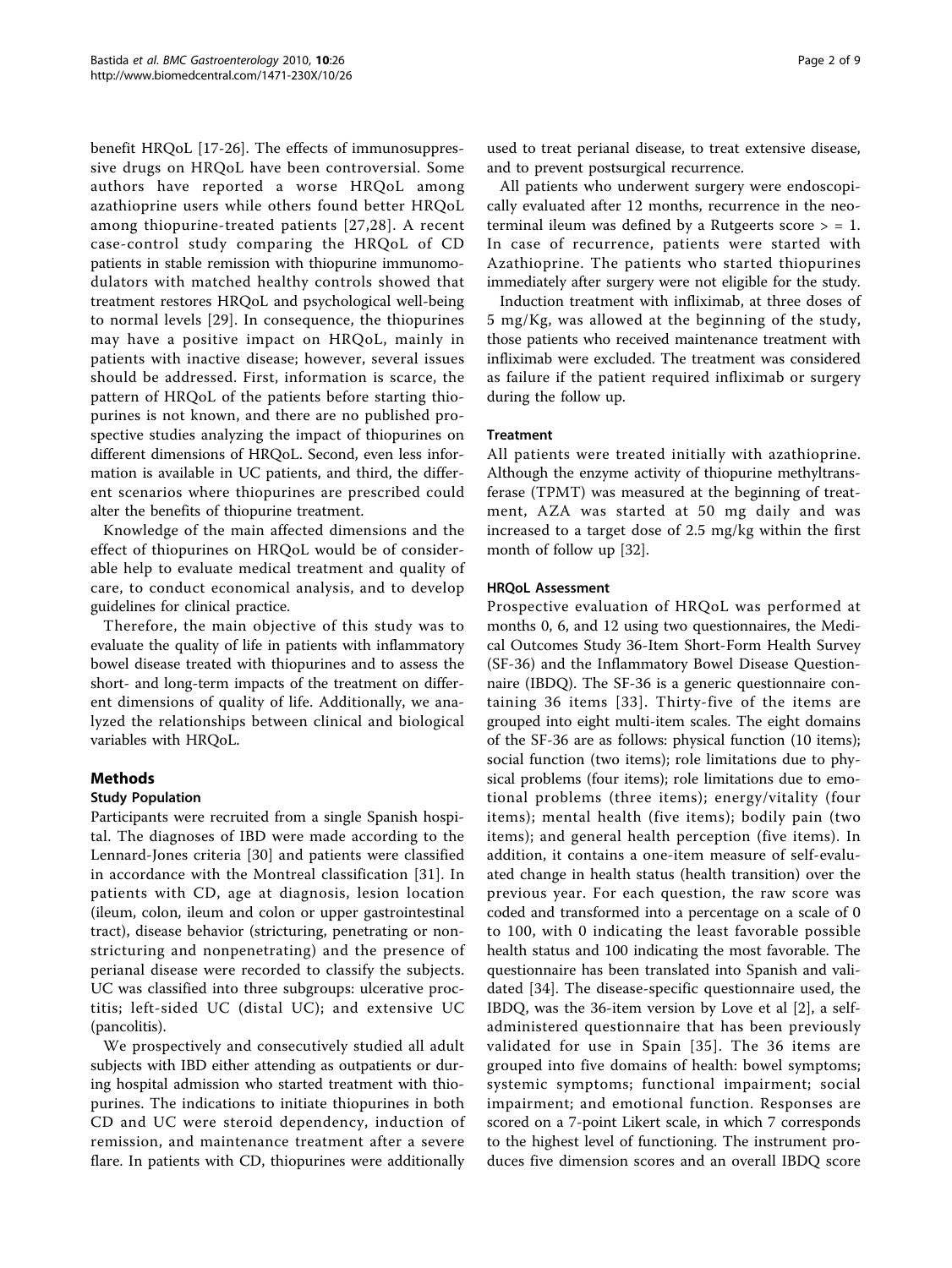ranging from 1 to 7, where a higher score reflects better HRQoL.

#### Assessment of Clinical Activity and Definitions of Remission

Disease activity was assessed with the Crohn's Disease Activity Index (CDAI) in patients with CD and with Mayo Clinic Score or the Disease Activity Index (CAI) in patients with UC [[36](#page-8-0),[37\]](#page-8-0). Eight variables determine the CDAI score: the number of liquid stools; the extent of abdominal pain; general well-being; the occurrence of extraintestinal symptoms; the need for antidiarrheal drugs; the presence of abdominal masses; hematocrit; and body weight. In order to calculate the CDAI, the patient completed a symptom diary for the seven days before each visit. Remission was defined as defined by a CDAI score < 150. The Mayo Score consists of four items: stool frequency; rectal bleeding; findings of flexible proctosigmoidoscopy; and the Physician Global Assessment. Scores range from 0 to 12 points. Complete response (remission) is defined as complete resolution of (1) stool frequency (normal stool frequency), (2) rectal bleeding (no rectal bleeding), and (3) patient's functional assessment score (generally well). If colonoscopy was available, normal endoscopy findings were also required. The patients should be free of steroids to be considered in remission.

## Study Design and Follow up

Patients were enrolled prospectively. Demographic data were recorded during the first visit. Blood samples were taken before starting on AZA, and TPMT activity was measured. Patients were clinically evaluated at baseline, at two, four and 12 weeks, and then every three months until the end of the study. HRQoL assessment was performed at the beginning and after six and 12 months of therapy. Patients were also evaluated throughout the study period whenever they had a medical problem. At each visit, a complete physical exam was performed and patients were asked about symptoms and any systemic manifestations of the disease or its treatment. Scores of activity were calculated. Data on the use of steroids and other concomitant treatments were obtained. Those patients who discontinued their medication because of adverse events or reactions were followed in the same way as those who continued to receive therapy. In cases of treatment failure, HRQoL assessment was performed before new treatment was administered.

## Statistical Analysis

Descriptive analysis of continuous variables is presented as median and range and as counts (%) for categorical data. Data were tested for a normal distribution: the natural logarithms of variables were used to reduce the heterogeneity of variance if necessary. Repeated measures one-way ANOVA corrected with the Holm-Bonferroni method was performed to explore differences in the HRQoL values along the study. To A two-sided P value of less than 0.05 was considered statistically significant.

To aid interpretation and comparison, the magnitude of differences was also expressed as an effect size (the differences in scores divided by the standard deviation for the reference group) [[38\]](#page-8-0). We applied the generally agreed thresholds (0.2, 0.5, and 0.8 respectively) for 'small', 'moderate' and 'large' effect sizes [[39](#page-8-0)]. When the SF-36 was used, for the individual scales a change of ten or more points was considered a minimum important difference [[40\]](#page-8-0). In case of IBDQ-36 questionnaire an absolute change of 0.5 points has been used to define a minimum clinically important difference [\[41](#page-8-0)].

To determine whether there are factors at baseline that can predict HRQoL at six months and one year, multiple regression analysis taking the global score of the IBDQ-36 as the dependent variable was performed. The analysis was performed separately for UC and CD.

## Ethical Considerations

The local research ethics committee (Comité Ético de Investigación Biomédica de Hospital Universitario "La Fe") approved the study. Investigators fully explained the details of the study, made sure that the volunteer understood the information, and allowed the patient to freely decide if they wish to participate in the study. Afterwards the patient signed the informed consent document.

## Results

#### Study Patients

Ninety-two consecutive outpatients and inpatients who started thiopurine immunomodulators were prospectively included, 68 (74%) with CD and 24 (26%) with UC. All patients had a minimum follow up of six months and 74 patients had 12 months of follow up (18 patients had a follow-up period of between six and 12 months). Five and 10 patients left the study before six and 12 months, respectively. Mean TPMT levels were 19.7 (SD 4.63), range (6.6-35.7): consequently, the target dose was 2.5 mg/Kg in all patients. Twelve (13%) patients had gastrointestinal intolerance to azathioprine and in these patients; 6-mercaptopurine treatment was attempted. Of these patients, seven ceased this thiopurine treatment because of toxicity. Demographic characteristics are listed in Table [1](#page-3-0), and the indications for treatment, disease classification, concomitant treatment and other disease-related factors are listed in Table [2](#page-3-0). Seven patients (8%) had other comorbilities: 3 with diabetes mellitus, 3 with chronic HCV infection and one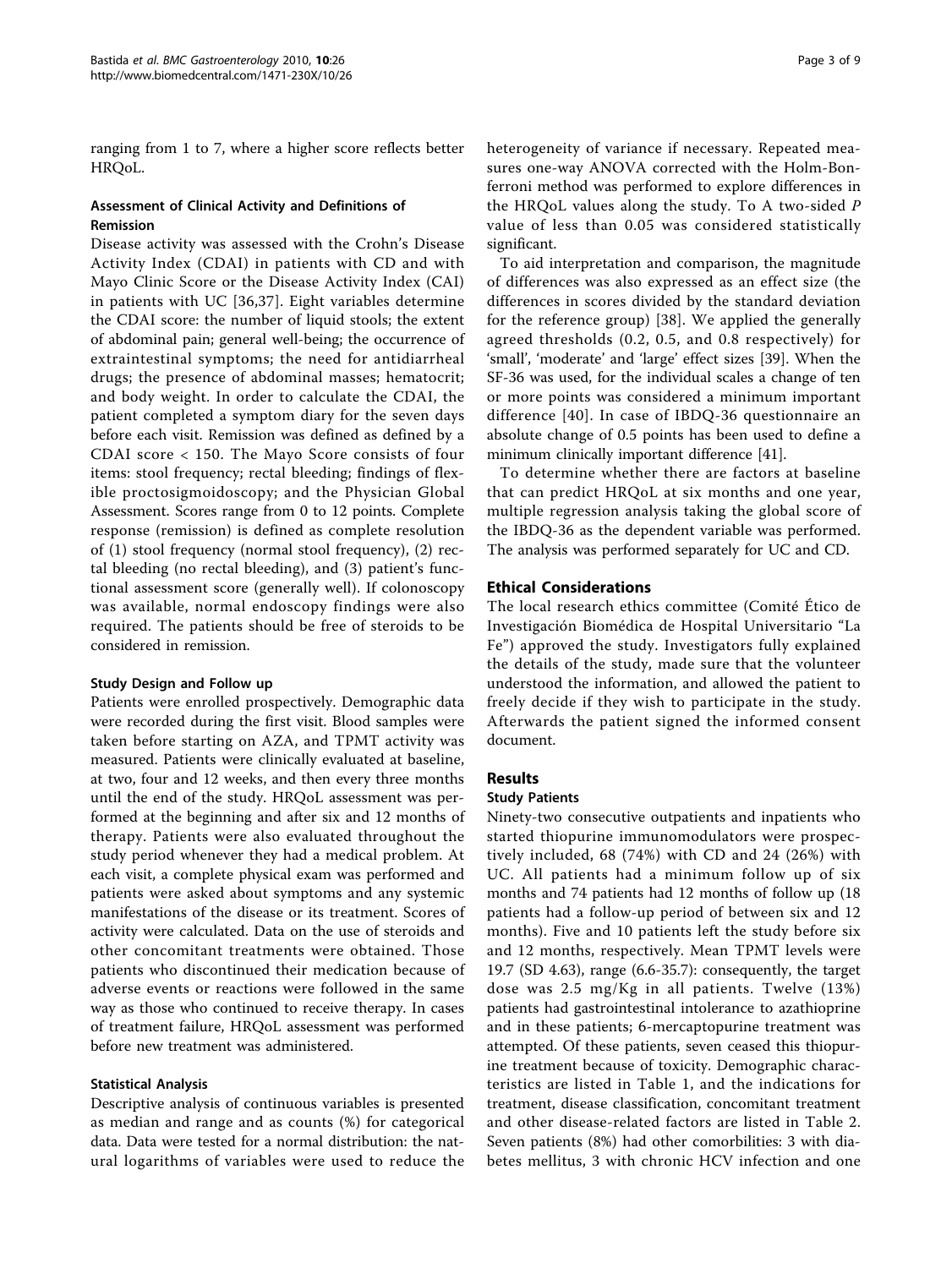<span id="page-3-0"></span>Table 1 Socio-demographic characteristics of patients included.

|                    | Crohn's disease | <b>Ulcerative colitis</b> |
|--------------------|-----------------|---------------------------|
| Number             | 68              | 24                        |
| Age (years)        | 35 (16-70)      | 38 (16-67)                |
| Sex (male/female)  | 37/31           | 11/13                     |
| Smoking status     |                 |                           |
| Smoker             | 32 (47%)        | 4 (16%)                   |
| Fx-smoker          | 13 (19%)        | 4 (16%)                   |
| Nonsmoker          | 23 (34%)        | 16 (67%)                  |
| Marital status     |                 |                           |
| Married            | 34 (50%)        | 6 (25%)                   |
| Single             | 29 (43%)        | 16 (67%)                  |
| Separated/divorced | 5(7%)           | 1(4%)                     |
| Widowed            |                 | 1 (4%)                    |

Results are expressed as medians and range or absolute value and percentage.

patient with mild COPD. No change was present in these diseases during the follow-up.

#### Basal Assessment

Basal median IBDQ score was 4.98 (range 2.31-6.88) and was higher in patients with CD (4.99, range 2.37-6.84) than in patients with UC (4.56, range 2.31-6.88), but without statistical significance. The HRQoL determined with the IBQQ showed a significant (greater than 0,5 in a 7 point likert scale) impairment of all five dimensions when compared with inactive inflammatory bowel disease Spanish patients. Results obtained for the five dimensions of the HRQoL assessed by the IBDQ and the eight dimensions analyzed by the SF-36 are shown in Table [3](#page-4-0) for patients with CD and in Table [4](#page-4-0) for those with UC.

The HRQoL determined with the SF-36 showed a significant impairment of all eight dimensions when compared with the general Spanish population. A comparison of the SF-36 dimensions with the Spanish population is shown in Fig. [1.](#page-5-0)

The basal IBDQ scores were significantly correlated with CDAI ( $r = -0.56$ ,  $P = 0.001$ ), number of previous admissions ( $r = -0.25$ ,  $P = 0.02$ ), steroid dosage at the beginning of treatment ( $r = -0.50$ ,  $P = 0.001$ ), serum albumin ( $r = 0.29$ ,  $P = 0.02$ ) and leukocyte count ( $r =$ -0.26,  $P = 0.03$ ). No significant correlation was seen with age, gender, duration of illness, Mayo Score index, platelet count, sedimentation rate or with fibrinogen or CRP levels. Additionally, those patients who were on steroids, hospitalized at the beginning of treatment, with the indication of induction of remission or maintenance after severe flare-up had significantly worse IBDQ scores. Other variables studied, such as the type of disease, smoking status, previous surgery or presence of perianal disease, did not have any significant influence

## Page 4 of 9

#### Table 2 Clinical characteristics of patients included.

|                                            | Crohn's<br>disease | <b>Ulcerative</b><br>colitis |
|--------------------------------------------|--------------------|------------------------------|
| Number                                     | 68                 | 24                           |
| Disease duration (months)                  | 27 (0-268)         | $11(1-188)$                  |
| Outpatients                                | 61 (90%)           | 16 (67%)                     |
| Previous hospitalizations                  | $2(0-14)$          | $2(0-6)$                     |
| Previous resective surgery                 | 33 (49%)           |                              |
| Localization                               |                    |                              |
| L1: Terminal ileum                         | 28 (41%)           |                              |
| L <sub>2</sub> : Colon                     | 21 (31%)           |                              |
| L3: Ileocolon                              | 15 (22%)           |                              |
| L4: Upper gastrointestinal                 | 4(6%)              |                              |
| E1: Ulcerative proctitis                   |                    | 2(8%)                        |
| E2: Left-sided Ulcerative<br>colitis       |                    | 7 (29%)                      |
| <b>E3: Extensive Ulcerative</b><br>colitis |                    | 15 (63%)                     |
| <b>Behavior</b>                            |                    |                              |
| B1: inflammatory                           | 27 (40%)           |                              |
| B2: stricturing                            | 26 (38%)           |                              |
| B3: penetrating                            | 15 (22%)           |                              |
| Perianal disease                           | 24 (35%)           | 1(4%)                        |
| Indication of treatment                    |                    |                              |
| Steroid dependence                         | 24 (35%)           | 15 (62%)                     |
| Induction of remission                     | 10 (15%)           | 5(21%)                       |
| Maintenance after severe<br>flare          | $1(1\%)$           | 4 (17%)                      |
| Fistulizing disease                        | 8 (12%)            |                              |
| Prevention of recurrence                   | 21 (31%)           |                              |
| Extensive disease                          | 4(6%)              |                              |
| Concomitant treatment                      |                    |                              |
| <b>Steroids</b>                            | 35 (52%)           | 17 (71%)                     |
| Infliximab                                 | 8 (12%)            |                              |
| Antibiotics                                | 18 (27%)           | 1(4%)                        |
| Mesalamine                                 | 2(3%)              | 5 (21%)                      |
| Topical treatment                          | $1(2\%)$           | 19 (79%)                     |

Results are expressed as medians and range or absolute value and percentage.

on basal IBDQ scores. For CD patients, in the multivariate analysis, once adjusted for sex, age, duration of disease, number of previous admissions, previous surgery, presence of perianal disease and concomitant treatment at the beginning, only the CDAI and the use of steroids were associated with the basal IBDQ score. No variable was associated with the basal IBDQ score in UC patients.

#### Six-month Assessment

After six months, five of the initial 92 patients were lost to follow up, thus only 87patients were available to complete the questionnaires. At this point, 54 patients– 59% as per intention to treat and 61% per protocol– were in clinical remission and free of steroids. The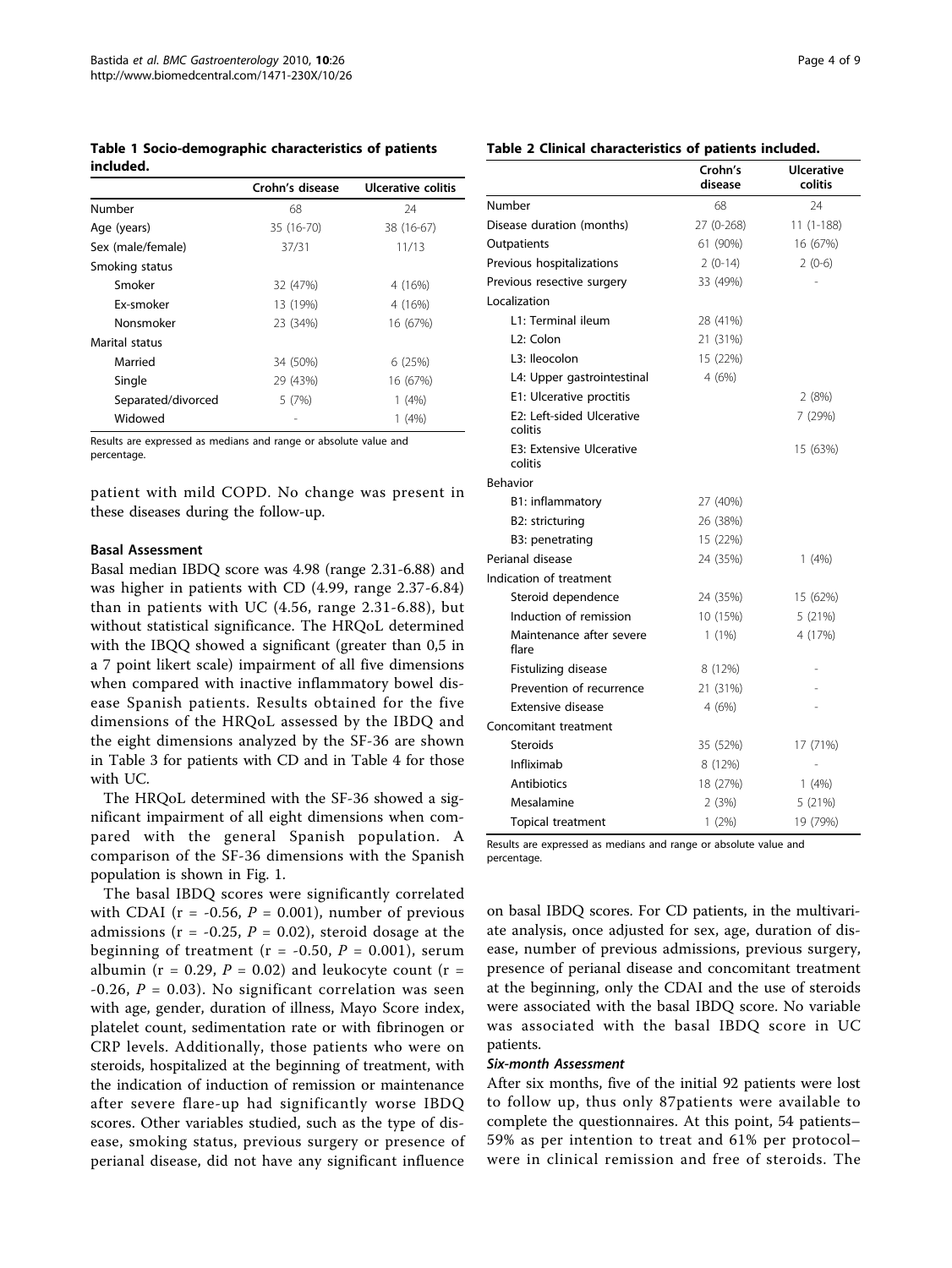<span id="page-4-0"></span>Table 3 Health-related quality of life at baseline, six and at 12 months in Crohn's disease patients.

|                      | <b>Basal</b> | 6 <sup>th</sup> month |             | $12^{th}$ month Trend p values (*) |      | Differences 0 and 6 <sup>th</sup> month |      | Differences 0 and 12 <sup>th</sup> month |      |
|----------------------|--------------|-----------------------|-------------|------------------------------------|------|-----------------------------------------|------|------------------------------------------|------|
|                      | Mean (SD)    | Mean (SD)             | Mean (SD)   | L                                  | Q    | Mean (CI 95%)                           | ES   | Mean (CI 95%)                            | ES   |
| IBDQ:                |              |                       |             |                                    |      |                                         |      |                                          |      |
| Bowel                | 5,0(0,9)     | 5,7(1,1)              | 6,0(1,1)    | 0,01                               | 0,06 | $0.7(0.4-1.0)$                          | 1,1  | $0,92(0,6-1,3)$                          | 1,0  |
| Systemic             | 4,4(1,3)     | 5,1(1,3)              | 5,4(1,5)    | 0,01                               | 0,01 | $0,7(0,3-1,1)$                          | 0,5  | $1,0(0,5-1,5)$                           | 0,8  |
| Emotional            | 4,6(1,2)     | 5,6(1,0)              | 5,8(1,2)    | 0,01                               | 0,01 | $1,0(0,7-1,4)$                          | 0,8  | $1,2(0,8-1,6)$                           | 1,0  |
| Social               | 5,1(1,6)     | 6,0(1,2)              | 6,2(1,2)    | 0,01                               | 0,12 | $0,9$ $(0,5-1,3)$                       | 0,6  | $1,0(0,5-1,6)$                           | 0,8  |
| Functional           | 4,6(1,5)     | 5,7(1,1)              | 5,9(1,3)    | 0.01                               | 0.03 | $1,0(0,7-1,4)$                          | 0,7  | $1,2(0,7-1,7)$                           | 0,8  |
| SF-36:               |              |                       |             |                                    |      |                                         |      |                                          |      |
| Physical functioning | 82,8 (17,4)  | 85,8 (16,5)           | 91,8 (12,4) | 0,02                               | 0,67 | $3,0$ (-2,3-8,3)                        | 0,2  | $8,2(3,7-12,8)$                          | 0,5  |
| Role physical        | 40,2 (42,6)  | 63,5 (44,9)           | 80,6 (34,1) | 0,01                               | 0,69 | 23,4 (8,3-38,4)                         | 0,6  | 37,8 (22,8-52,8)                         | 0,9  |
| Bodily pain          | 51,4 (25,7)  | 72,2 (26,9)           | 80,0 (22,7) | 0,01                               | 0,09 | 20,8 (12,5 - 29,1)                      | 0,8  | 30,2 (21,0-39,4)                         | 1.1  |
| General health       | 48,2 (17,2)  | 53,5 (20,5)           | 61,3 (19,4) | 0,01                               | 0,89 | 5,4 (0,9-9,8)                           | 0,3  | 12,8 (7,7-18,0)                          | 0,7  |
| Vitality             | 46,6 (23,9)  | 58,7 (24,1)           | 66,0 (20,2) | 0,01                               | 0,43 | $12,1(4,5-19,6)$                        | 0,5  | 18,5 (11,2-25,8)                         | 0,8  |
| Social functioning   | 71,3(23,6)   | 82,6 (20,1)           | 89,4 (19,9) | 0,01                               | 0,50 | $11,3(4,3-18,2)$                        | 0,5  | 19,4 (11,3-27,6)                         | 0,8  |
| Role emotional       | 63,4 (43,3)  | 83,8 (33,6)           | 80,4 (36,1) | 0,02                               | 0,09 | 20,4 (8,0-32,7)                         | 0,5  | 14,4 (-0,01-29,0)                        | 0,3  |
| Mental health        | 59,6 (19,7)  | 73,5 (16,9)           | 76,5 (17,6) | 0,01                               | 0,05 | 13,9 (8,5-19,4)                         | 0,71 | 14,7 (9,6-19,9)                          | 0,75 |

(\*) Holm-Bonferroni corrected. L = linear, Q = quadratic, ES = effect size.

median global IBDQ score was 5.8 (range, 1.58-6.97). Compared with baseline, 63 (68%) patients' scores improved: the mean increase in IBDQ (ΔIBDQ) was 0.86 (SD 1.4; range -3.42 to 3.81), with an effect size of 0.68.

Differences from baseline in the five dimensions of HRQoL analyzed by the IBDQ and the eight dimensions assessed by the SF-36 are shown in Tables 3 and 4. After six months of treatment with thiopurines, all dimensions of the specific questionnaire (IBDQ) improved significantly compared with baseline. HRQoL,

as assessed with the SF-36, showed a significant improvement in all dimensions with the exception of physical functioning and general health. This improvement was independent of gender, age and type of the disease except in mental health domain; in this subscale men had a significant higher score. Despite the improvement, all eight dimensions remained poorer than the reference values of the Spanish general population, as can be seen in Fig. [1.](#page-5-0)

Among the CD patients, the ΔIBDQ was significantly poorer in those patients who had had previous surgery

|  |  |  | Table 4 Health-related quality of life at baseline, six and at 12 months in ulcerative colitis patients. |  |
|--|--|--|----------------------------------------------------------------------------------------------------------|--|
|--|--|--|----------------------------------------------------------------------------------------------------------|--|

|                      | Basal       | 6 <sup>th</sup> month | 12 <sup>th</sup> month Trend p values $(*)$ |      |           | Differences 0 and 6 <sup>th</sup> month |     | Differences 0 and 12 <sup>th</sup> month |     |
|----------------------|-------------|-----------------------|---------------------------------------------|------|-----------|-----------------------------------------|-----|------------------------------------------|-----|
|                      | Mean (SD)   | Mean (SD)             | Mean (SD)                                   | L    | Q         | Mean (CI 95%)                           | ES  | Mean (CI 95%)                            | ES  |
| IBDQ:                |             |                       |                                             |      |           |                                         |     |                                          |     |
| Bowel                | 4,6(1,4)    | 5,3(1,6)              | 5,3(1,3)                                    | 0,14 | 0,73      | $0,8$ $(0,1 - 1,5)$                     | 0,4 | $1,0$ (-0,01 - 2,0)                      | 0,7 |
| Systemic             | 4,1(1,5)    | 4,8(1,5)              | 4,8(1,2)                                    | 0,66 | 0,06      | $0.7$ (-0.2 - 1.6)                      | 0,5 | $0.8$ (-0.1 - 1.8)                       | 0,5 |
| Emotional            | 4,5(1,6)    | 5,1(1,6)              | 5,3(1,3)                                    | 0,21 | 0,92      | $0,5(-0,3-1,3)$                         | 0,3 | $0,9$ $(0,01 -1,7)$                      | 0,6 |
| Social               | 4,1(2,1)    | 5,3(2,0)              | 6,0(1,4)                                    | 0,02 | 0,59      | $1,2$ (0,2- 2,3)                        | 0,6 | $1,7$ (0,6 - 2,9)                        | 0,8 |
| Functional           | 3,9(1,7)    | 5,0(1,8)              | 5,2(1,3)                                    | 0.08 | 0.33      | $1,1(0,2 - 2,0)$                        | 0,7 | $1,2(0,3 - 2,1)$                         | 0,7 |
| SF-36:               |             |                       |                                             |      |           |                                         |     |                                          |     |
| Physical functioning | 70,7 (25,1) | 76,4 (22,6)           | 83,2 (18,1)                                 | 0,08 | 0,84      | $5,7$ (-1,3 - 12,8)                     | 0,2 | $10,4(1,2 - 19,5)$                       | 0,4 |
| Role physical        | 41,7(44,3)  | 53,6 (46,3)           | 59,4 (38,7)                                 | 0,29 | 0,79      | $11,9$ (-11,6 -35)                      | 0,3 | $23,7$ (-8,2 - 55,6)                     | 0,5 |
| Bodily pain          | 52,1(28,6)  | 56,4 (27,8)           | 57,7 (20,5)                                 | 0,28 | 0,11      | $14,3(0,6-28,0)$                        | 0.5 | $10,8$ (-3,4 - 25,0)                     | 0,4 |
| General health       | 41,3 (18,4) | 46,0 (19,5)           | 50,8 (23,8)                                 | 0,14 | 0,60      | $4,7$ (-3,3 - 12,6)                     | 0,3 | $8,5$ (-5,8 - 22,7)                      | 0,5 |
| Vitality             | 47,1(21,2)  | 52,1(25,5)            | 59,4 (21,8)                                 | 0,07 | 0,78,0,80 | $5,0$ (-6,3 - 16,0)                     | 0,2 | $16,5(0,2 - 32,7)$                       | 0,8 |
| Social functioning   | 61,3(28,2)  | 73,2 (28,9)           | 81,6 (17,4)                                 | 0,08 | 0,64      | $11,9(-2,1 - 26)$                       | 0,4 | $20,9(2,5 - 39,2)$                       | 0,5 |
| Role emotional       | 61,9(46,3)  | 71,4 (38,4)           | 76,5 (33,1)                                 | 0,63 | 0,66      | $9,5$ ( $-14,5 -34$ )                   | 0,2 | 19,4 (-13,1 - 51,9)                      | 0,4 |
| Mental health        | 54,7 (22,1) | 61,7(21,9)            | 72,2 (20,3)                                 | 0,02 |           | $7,0$ (-2,4-16,5)                       | 0,3 | $15,4$ (0,5 - 30,2)                      | 0,7 |

(\*) Holm-Bonferroni corrected. L = linear, Q = quadratic, SE = effect size.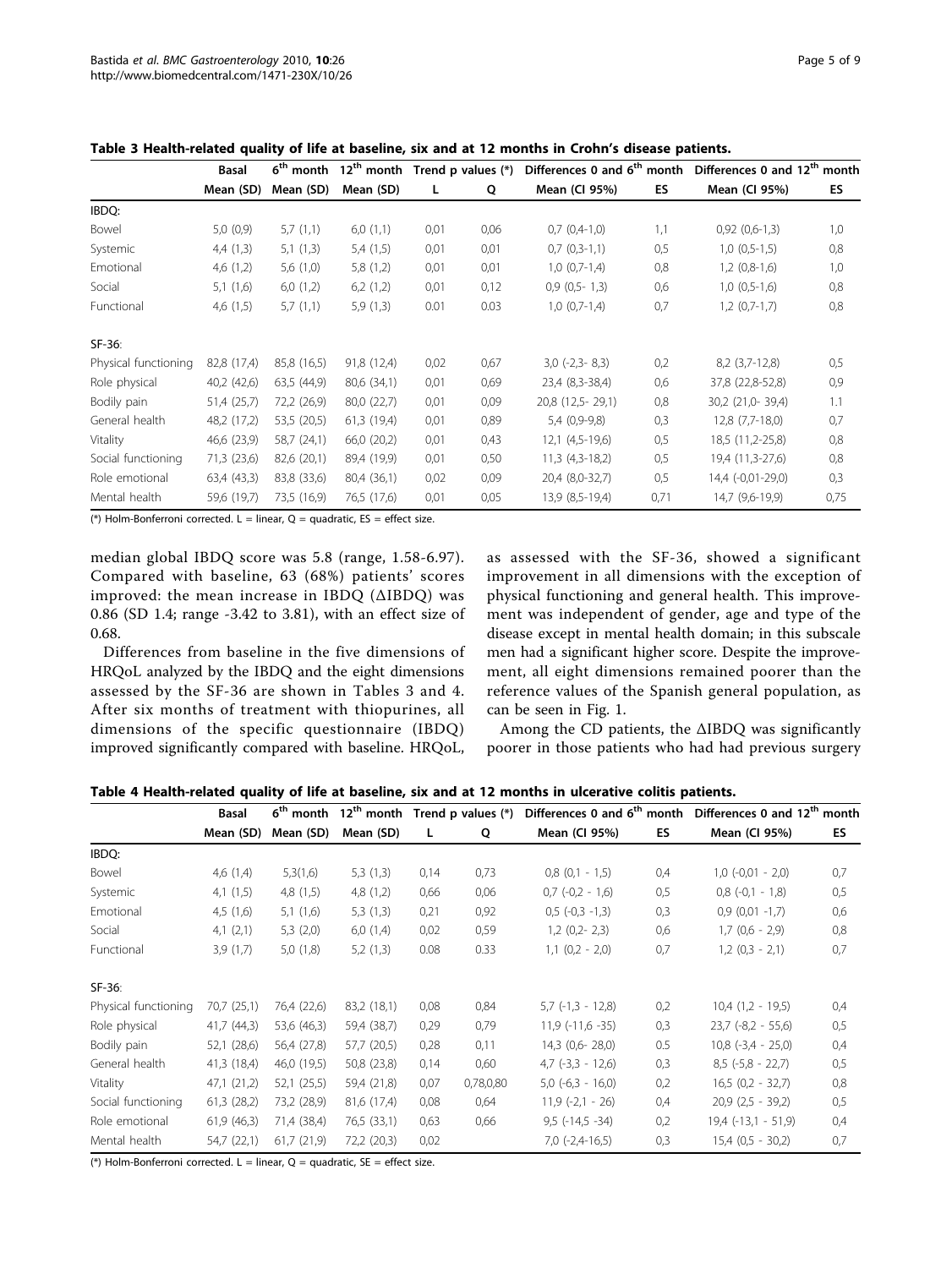<span id="page-5-0"></span>

and in those patients with the indication of prevention of recurrence. The ΔIBDQ had a good correlation with CDAI ( $r = -0.38$ ,  $P = 0.002$ ). Conversely, those patients treated with infliximab or with systemic steroids at baseline experienced a significantly greater improvement in ΔIBDQ. In UC patients, only tobacco smoking was related to the ΔIBDQ. In order to exclude confounding variables, regression analysis of clinical variables was performed. In UC patients, the ΔIBDQ was associated with tobacco smoking, and patients who smoked had small ΔIBDQs compared with never or ex-smokers. No variables were found to be associated with ΔIBDQ in CD patients.

#### Twelve-month Assessment

Seventy-four patients reached 12 months of follow up. Of them, 10 patients were lost, thus only 64 patients were able to complete the questionnaires. At this point, 45 patients–61% as per intention to treat and 70% per protocol–were in clinical remission and free of steroids. Median global IBDQ scores were 6.1 (SD 1.14; range 2.7-6.98). Compared with baseline, 47 (64%) patients' scores improved: the median ΔIBDQ was 1.05 (SD 1.28; range -2.2 to 3.7) and the effect size of the difference was 0.83.

Tables [3](#page-4-0) and [4](#page-4-0) give the comparisons of the IBDQ and SF-36 scores of patients at enrollment and after 12 months of treatment.

After one year of treatment with thiopurines, all the dimensions of the specific IBDQ and generic SF-36 questionnaires improved significantly compared with baseline and all the scores was higher than those obtained at six months. Only the scores of the SF-36 physical functioning and mental health were equal to the general Spanish population, with the remaining dimensions slightly worse than the reference values (Fig. 1). The gaining in SF-36 was indepedent of gender in all domains.

The ΔIBDQ at 12 months was correlated with the number of previous admissions in both CD  $(r = 0.58)$ ,  $P = 0.047$ ) and UC (r = 0.30,  $P = 0.029$ ) patients. Additionally, in those patients with CD, the improvement was significantly greater in those patients treated with steroids at the beginning of treatment. In UC patients, the gain was significantly higher in those for whom the indication of treatment was maintenance after a severe flare or induction of remission. Other clinical variables studied were not related to the ΔIBDQ. Regression analysis confirmed that the improvement in HRQoL in CD patients correlated only with steroid use at the beginning of treatment and this association was independent of the indication and other concomitant treatments. For UC patients, no association was seen in the multivariate analysis.

## **Discussion**

Our study shows that before initiating thiopurines, patients with IBD have greatly impaired perceived health status involving the majority of the aspects of HRQoL.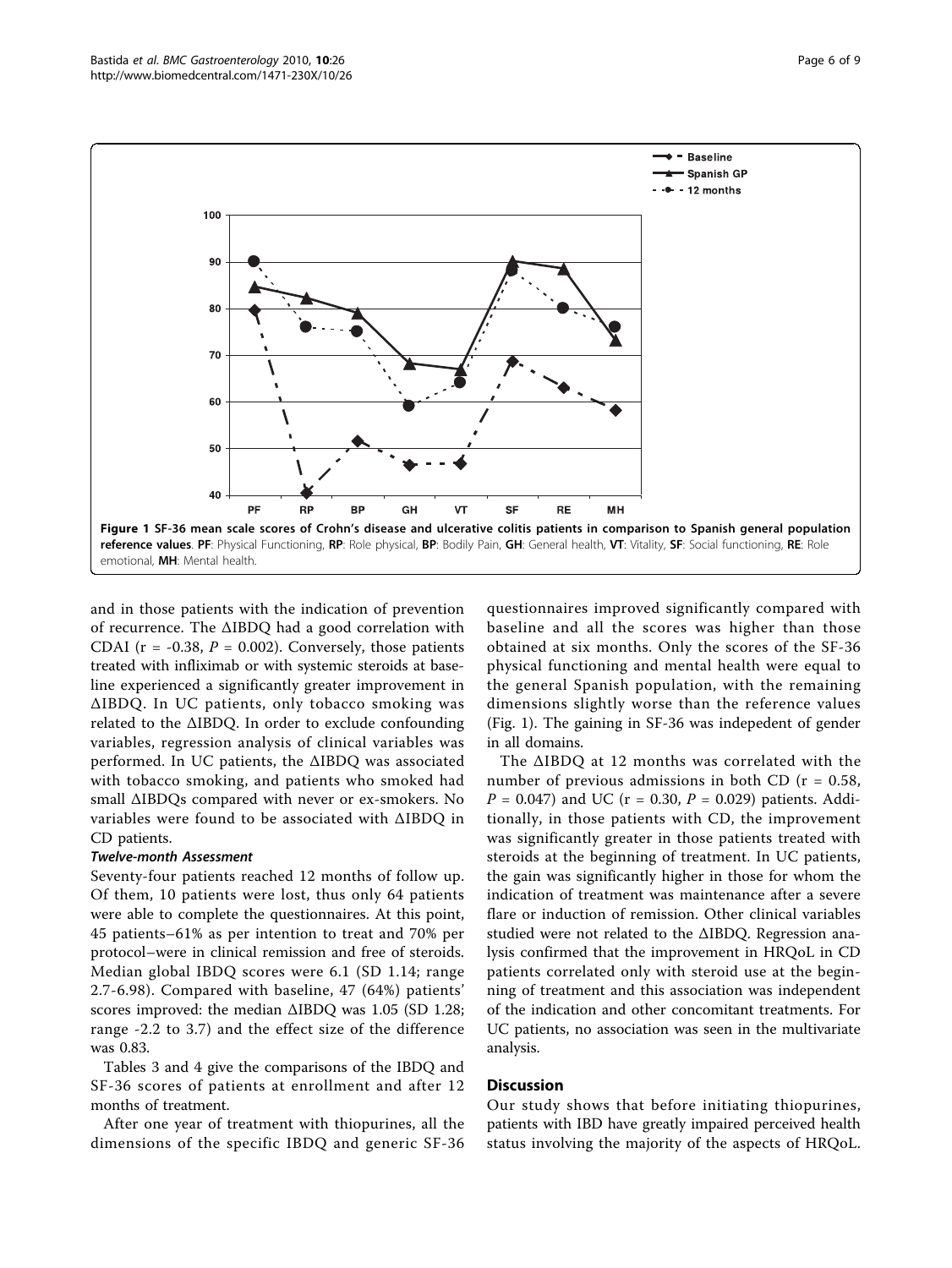Furthermore, and more importantly, this study provides evidence of the positive and long-lasting impact of azathioprine and 6-mercaptopurine on all dimensions of HRQoL in patients with IBD.

Currently, thiopurines are the cornerstone of the treatment of IBD patients and are used in several clinical situations [[42\]](#page-8-0). The first issue addressed in this study was the pattern of HRQoL in patients before starting thiopurines. As expected, this group of patients had impaired HRQoL. The mean scores in the eight domains of the SF 36 were all lower than published Spanish reference data [[34\]](#page-8-0). The physical function domain gave the worst scores: this dimension includes items that assess whether the patient has problems with work or other daily activities because of their physical health. It is well recognized that remission is associated with increased employment and productivity in both UC and CD [[43,44](#page-8-0)]. Therefore, restoring the physical role and thus the availability to work is an important indirect endpoint.

The pattern of impaired dimensions in the IBDQ-36 showed that the bowel symptoms score was the least impaired at the beginning of treatment. Conversely, the largest impact appeared to be in the systemic domain. This pattern is different to previously published data from patients with active or inactive disease in which bowel symptoms was the worst scored domain in active disease patients and systemic symptoms the most affected domain in patients in remission [[6](#page-7-0)]. These divergences can be attributed to the use of steroids and other drugs that could be able to ameliorate bowel symptoms but are not able to restore completely the quality of life of patients, probably because nonspecific symptoms such as fatigue, general discomfort, sleep disturbances and appetite problems are still present. The association of the use of steroids with a worse HRQoL in patients with CD supports this proposed explanation. Other authors have already suggested this association [[45](#page-8-0)]. Recently, in a study performed with UC patients treated with infliximab, those patients who had discontinued corticosteroid use showed greater improvement in HRQoL than those who had not [[22\]](#page-8-0). This interesting finding is relevant and reinforces the idea that a patient receiving steroids should not be considered in remission.

The second issue addressed, and which produced our main finding, was to provide evidence that thiopurine treatment has a positive effect on all dimensions of HRQoL. More importantly, this effect is durable, with better scores after one year of treatment than at six months. Few data are available with which to compare our results. One case-control study reported that a sustained response to thiopurine immunomodulators restores HRQoL and psychological well-being in patients with CD to values equivalent to those of healthy controls [\[29](#page-8-0)].

Globally, results obtained with the specific questionnaire for both CD and UC at six and 12 months showed an effect size larger than 0.5 in all dimensions studied, meaning that the magnitude of improvement in HRQoL is definitely relevant. It is important to remark that the interpretation of HRQoL scores could be complex. The interpretation could be based on the statistical significance of a change, but placing the magnitude of these changes in a context easy to understand is arduous. To provide meaningful interpretation of HRQoL intervention and treatment effects two broad strategies have been described: the effect size and the minimum clinically important difference. In our paper to facilitate the interpretation of the scores the changes are expressed in both [\[46](#page-8-0)]. HRQoL was slightly worse in UC than in CD patients throughout the study and the improvement seen during the study was lower in UC patients. Only the social impairment dimension (avoiding events if toilets are not nearby, canceling social engagements), the most affected difference at the beginning of treatment, showed a greater improvement in UC patients. This observation differs from previously published data because UC patients typically experience better HRQoL than those with CD [\[4-6](#page-7-0)]. It is difficult to speculate about this finding mainly because the available evidence suggests that thiopurine therapy is as effective in UC as it is in CD [[12\]](#page-7-0). A possible explanation for our findings is that the patients with UC were all patients with severe disease, while many patients with CD were not, and those patients treated with thiopurines to prevent postsurgical recurrence and thus with inactive disease could exemplify this hypothesis.

Globally, the SF-36 showed homogeneous improvement in all dimensions, although complete restoration of HRQoL was not achieved, probably because IBD patients have a worse HRQoL despite having inactive disease. The magnitude of improvement was greater than the minimum important difference in all domains except general health at both at six and 12 months and physical functioning at six months. The effect size also showed a relevant improvement, mainly after one year of treatment. Two considerations merit comment about the SF-36 results. First, the general health dimension (considered as an indicator of patients general health) had an increase relatively small in contrast to much greater differences of many other dimensions, one explanation is that thiopurines need periodical clinical monitoring and may produce severe side effects that could decrease HRQoL. Second, there was a trend toward better results in the mental health-related domains in UC patients while CD patients obtained better results in the physical health domains. One explanation for this finding is that patients with UC had less disease duration, probably some factors that affected HRQOL could vary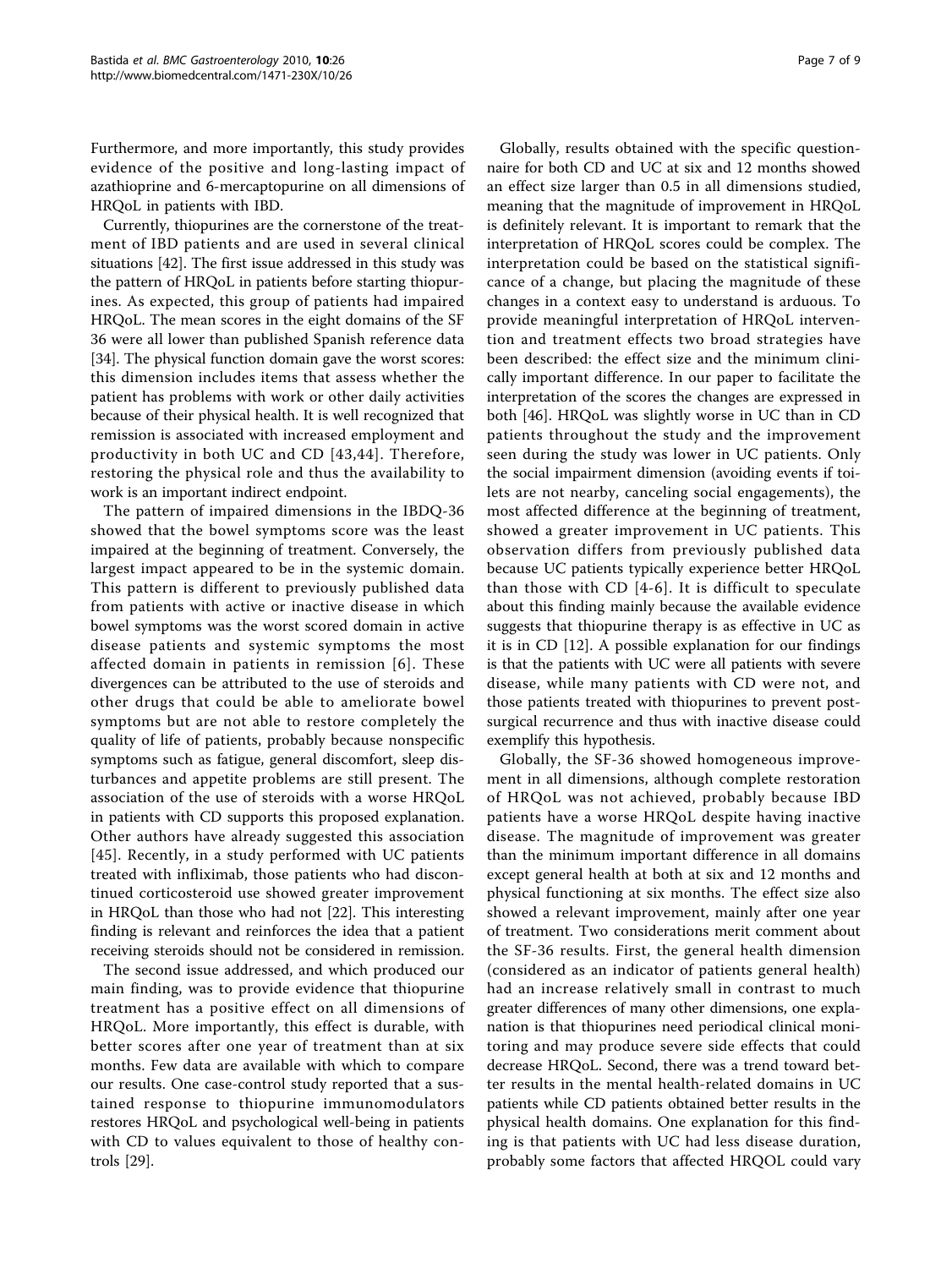<span id="page-7-0"></span>with the time. In contrast with this theory, some authors have published that duration of disease influences the emotional domain: the longer time with UC the better emotional well-being, suggesting a degree of adjustment over time to their condition [[47\]](#page-8-0).

#### Conclusions

Some considerations should be taken into account before extracting conclusions. First, this is a prospective study, thus behavior of different dimensions of HRQoL during follow up can be seen. Additionally the study has a follow-up period of one year, and probably at the end of the study the initial contribution of other medications as steroids, Infliximab or Cyclosporine is not present. Additionally the length of the study allows to identify those side effects that could only be detected after the first months and that may possibly affect the HRQoL. The cohort was included prospectively and consecutively and the study was performed in clinical practice conditions, thus both CD and UC were considered along with all types of scenario where thiopurines are used. We found a significant improvement in all indications including the prevention of postoperative recurrence. This fact could be explained by several reasons. The patients were included one year after the surgery when endoscopic recurrence was established; although they were inactive at inclusion, they had symptoms that were probably affecting their HRQoL. We think that those symptoms could be caused by the endoscopic recurrence and therefore the healing of lesions induced by the azathioprine, possibly will be the cause of the improvement in the HRQoL.

Future investigations should assess the long-term impact on HRQoL of new scenarios in which thiopurines are currently used, such as early introduction in both UC and CD. In this study, we did not routinely perform endoscopy. Another important issue that should be addressed in future investigations is the implications on HRQoL and in the natural history of azathioprine-induced mucosal healing.

#### Acknowledgements

Guillermo Bastida MD was supported by a grant from the "Fundacion para la investigación Hospital Universitario La Fe". Ciberehd is funded by the Instituto de Salud Carlos III.

#### Author details

<sup>1</sup>Gastroenterology Unit, La Fe Hospital, Valencia, 21 Campanar Avenue, Valencia 46009, Spain. <sup>2</sup>Centro de Investigación Biomédica en Red de Enfermedades Hepáticas y Digestivas (Ciberehd), 170 Villarroel Street, escalera 12 planta 4, Barcelona 08036, Spain. <sup>3</sup>Coloproctology Unit, La Fe Hospital, Valencia, Campanar Avenue 21, Valencia 46009, Spain.

#### Authors' contributions

GB participated in its design, collected the data, performed the statistical analysis, interpreted the data and wrote the paper. PN jointly conceived the study with JP, participated in its design, coordinate it, interpreted the data

and supervised the drafted manuscript. MA collected the data and gave conceptual advice. BB participated in its design, gave conceptual advice and participated in writing the manuscript. MI help during the collection of the data and participated in writing the manuscript. VO participated in its design and prepared the manuscript. VG participated in its design and supervised its statistical analysis. RE help during the collection of the data JP jointly conceived the study with PN and participated in its design. All authors read and approved the final manuscript.

#### Competing interests

The authors declare that they have no competing interests. The preparation of this paper was funded in part by UCB-Pharma.

Received: 5 April 2009 Accepted: 2 March 2010 Published: 2 March 2010

#### References

- 1. Baumgart DC, Carding SR: [Inflammatory bowel disease: cause and](http://www.ncbi.nlm.nih.gov/pubmed/17499605?dopt=Abstract) [immunobiology.](http://www.ncbi.nlm.nih.gov/pubmed/17499605?dopt=Abstract) Lancet 2007, 369:1627-40.
- 2. Love JR, Irvine EJ, Fedorak RN: Quality of life in IBD. J Clinical Gastroenterology 1992, 14:15-19.
- 3. Irvine EJ, Feagan B, Rochon J, Archambault A, Fedorak RN, Groll A, Kinnear D, Saibil F, McDonald JW: [Quality of life: a valid and reliable](http://www.ncbi.nlm.nih.gov/pubmed/8299896?dopt=Abstract) [measure of therapeutic efficacy in the treatment of inflammatory bowel](http://www.ncbi.nlm.nih.gov/pubmed/8299896?dopt=Abstract) disease. Canadian Crohn'[s Relapse Prevention Trial Study Group.](http://www.ncbi.nlm.nih.gov/pubmed/8299896?dopt=Abstract) Gastroenterology 1994, 106:287-96.
- 4. Casellas F, Arenas JI, Baudet JS, Fábregas S, García N, Gelabert J, Medina C, Ochotorena I, Papo M, Rodrigo L, Malagelada JR: [Impairment of health](http://www.ncbi.nlm.nih.gov/pubmed/15867589?dopt=Abstract)[related quality of life in patients with inflammatory bowel disease: a](http://www.ncbi.nlm.nih.gov/pubmed/15867589?dopt=Abstract) [Spanish multicenter study.](http://www.ncbi.nlm.nih.gov/pubmed/15867589?dopt=Abstract) Inflamm Bowel Dis 2005, 11:488-96.
- 5. Rubin GP, Hungin AP, Chinn DJ, Dwarakanath D: [Quality of life in patients](http://www.ncbi.nlm.nih.gov/pubmed/14987321?dopt=Abstract) [with established inflammatory bowel disease: a UK general practice](http://www.ncbi.nlm.nih.gov/pubmed/14987321?dopt=Abstract) [survey.](http://www.ncbi.nlm.nih.gov/pubmed/14987321?dopt=Abstract) Aliment Pharmacol Ther 2004, 19:529-35.
- 6. Casellas F, López-Vivancos J, Badia X, Vilaseca J, Malagelada JR: [Influence of](http://www.ncbi.nlm.nih.gov/pubmed/11396538?dopt=Abstract) [inflammatory bowel disease on different dimensions of quality of life.](http://www.ncbi.nlm.nih.gov/pubmed/11396538?dopt=Abstract) Eur J Gastroenterol Hepatol 2001, 13:567-72.
- 7. Canavan C, Abrams KR, Hawthorne B, Drossman D, Mayberry JF: [Long-term](http://www.ncbi.nlm.nih.gov/pubmed/16422997?dopt=Abstract) prognosis in Crohn'[s disease: factors that affect quality of life.](http://www.ncbi.nlm.nih.gov/pubmed/16422997?dopt=Abstract) Aliment Pharmacol Ther 2006, 23:377-85.
- 8. Hjortswang H, Järnerot G, Curman B, Sandberg-Gertzén H, Tysk C, Blomberg B, Almer S, Ström M: [The influence of demographic and](http://www.ncbi.nlm.nih.gov/pubmed/12923375?dopt=Abstract) [disease-related factors on health-related quality of life in patients with](http://www.ncbi.nlm.nih.gov/pubmed/12923375?dopt=Abstract) [ulcerative colitis.](http://www.ncbi.nlm.nih.gov/pubmed/12923375?dopt=Abstract) Eur J Gastroenterol Hepatol 2003, 15:1011-20.
- 9. Hjortswang H, Almer S, Ström M: [The network: a strategy to describe the](http://www.ncbi.nlm.nih.gov/pubmed/10524638?dopt=Abstract) [relationship between quality of life and disease activity. The case of](http://www.ncbi.nlm.nih.gov/pubmed/10524638?dopt=Abstract) [inflammatory bowel disease.](http://www.ncbi.nlm.nih.gov/pubmed/10524638?dopt=Abstract) Eur J Gastroenterol Hepatol 1999, 11:1099-104.
- 10. Irvine EJ: [Quality of life issues in patients with inflammatory bowel](http://www.ncbi.nlm.nih.gov/pubmed/9395348?dopt=Abstract) [disease.](http://www.ncbi.nlm.nih.gov/pubmed/9395348?dopt=Abstract) Am J Gastroenterol 1997, 92:18S-24S.
- 11. Timmer A, McDonald JWD, MacDonald JK: Azathioprine and 6mercaptopurine for maintenance of remission in ulcerative colitis. Cochrane Database of Systematic Reviews 2007, 1: CD000478, DOI: 10.1002/ 14651858.CD000478.pub2.
- 12. Ardizzone S, Maconi G, Russo A, Imbesi V, Colombo E, Bianchi Porro G: [Randomised controlled trial of azathioprine and 5-aminosalicylic acid for](http://www.ncbi.nlm.nih.gov/pubmed/15972298?dopt=Abstract) [treatment of steroid dependent ulcerative colitis.](http://www.ncbi.nlm.nih.gov/pubmed/15972298?dopt=Abstract) Gut 2006, 55:47-53.
- 13. Prefontaine E, MacDonald JK, Sutherland LR: Azathioprine or 6mercaptopurine for induction of remission in Crohn's disease. Cochrane Database of Systematic Reviews 2009, 4, Art. No.: CD000545. DOI: 10.1002/ 14651858.CD000545.pub2.
- 14. Prefontaine E, Sutherland LR, MacDonald JK, Cepoiu M: Azathioprine or 6-mercaptopurine for maintenance of remission in Crohn's disease. Cochrane Database of Systematic Reviews 2009, 1, Art. No.: CD000067. DOI: 10.1002/14651858.CD000067.pub2.
- 15. Han SW, McColl E, Barton JR, James P, Steen IN, Welfare MR: [Predictors of](http://www.ncbi.nlm.nih.gov/pubmed/15674110?dopt=Abstract) [quality of life in ulcerative colitis: the importance of symptoms and](http://www.ncbi.nlm.nih.gov/pubmed/15674110?dopt=Abstract) [illness representations.](http://www.ncbi.nlm.nih.gov/pubmed/15674110?dopt=Abstract) Inflamm Bowel Dis 2005, 11:24-34.
- 16. Casellas F, López-Vivancos J, Casado A, Malagelada JR: [Factors affecting](http://www.ncbi.nlm.nih.gov/pubmed/12482161?dopt=Abstract) [health related quality of life of patients with inflammatory bowel](http://www.ncbi.nlm.nih.gov/pubmed/12482161?dopt=Abstract) [disease.](http://www.ncbi.nlm.nih.gov/pubmed/12482161?dopt=Abstract) Qual Life Res 2002, 11:775-81.
- 17. Thomsen OO, Cortot A, Jewell D, Wright JP, Winter T, Veloso FT, Vatn M, Persson T, Pettersson E: [International Budesonide-Mesalazine Study](http://www.ncbi.nlm.nih.gov/pubmed/11922560?dopt=Abstract) [Group. Budesonide and mesalazine in active Crohn](http://www.ncbi.nlm.nih.gov/pubmed/11922560?dopt=Abstract)'s disease: a